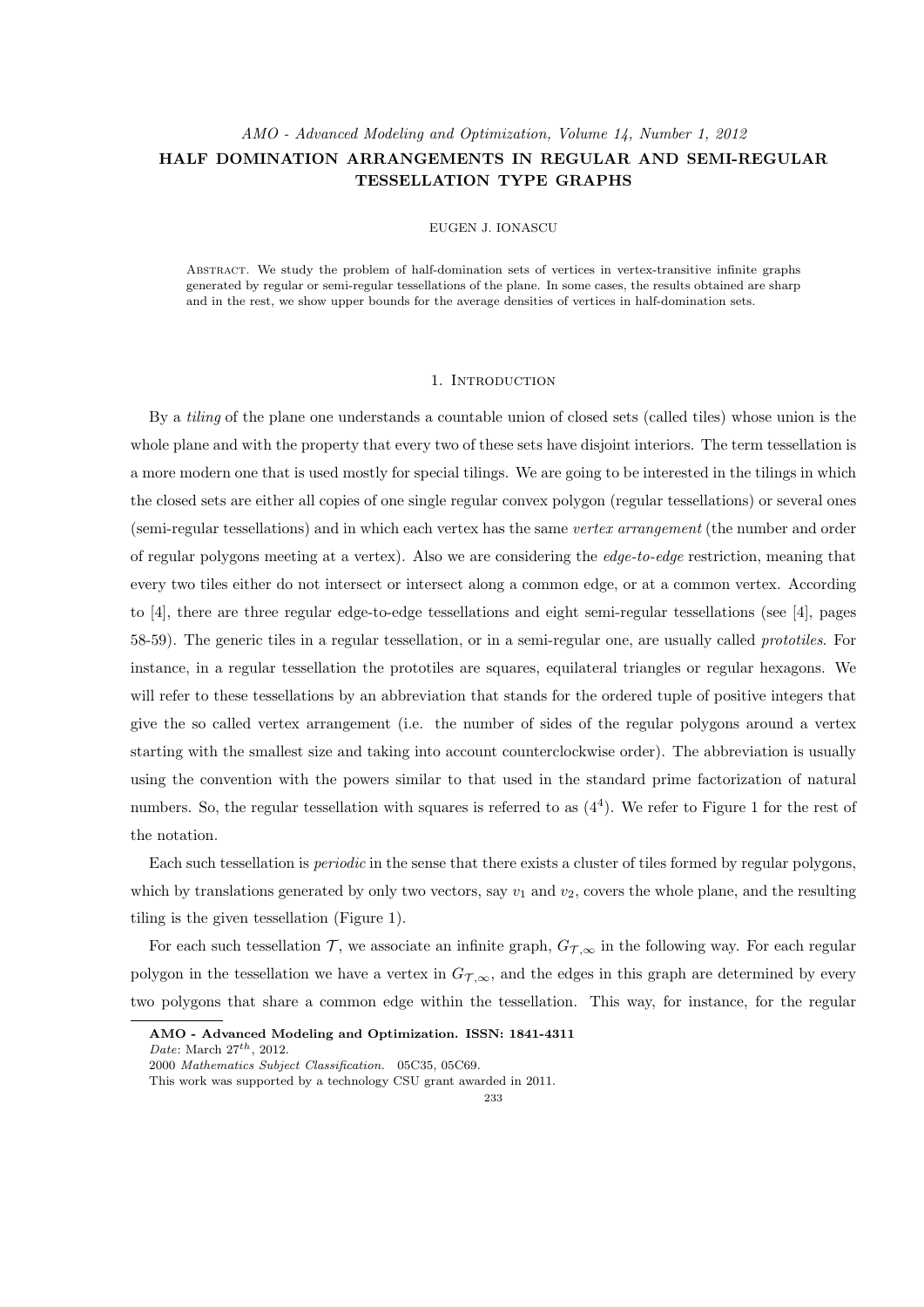234 E. J. Ionascu



Figure 1. Minimal clusters



Figure 2. *G*(34*,*6)*,*4*,*<sup>3</sup>

tessellation with squares  $(4^4)$ , we obtain what is usually called the infinite *grid* graph. Also, if  $m, n \in \mathbb{N}$  we can construct a graph  $G_{\mathcal{T},m,n}$  in the same way as before using only *m* copies of the cluster of tiles generating *T* shown in Figure 1 in the direction of  $v_1$  and *n* copies in the direction of  $v_2$ . For  $\mathcal{T} = (3^4, 6)$ ,  $m = 4$  and  $n = 3$  we obtain the graph generated by the polygons in the portion of the tessellation  $\mathcal T$  shown in Figure 2.

Clearly, the choice of the tiles on Figure 1 is not unique but whatever one takes for these tiles it is not going to be relevant in our calculation of densities. For each such graph as before, and one of its vertices  $v$ , let us denote by  $d(v)$  the number of adjacent vertices to *v*, known as the degree of the vertex *v*. We define a set of vertices *S* to be *half-dependent* if for each vertex  $v \in S$  the number of adjacent vertices to *v* that are in *S* is less than or equal to  $\frac{d(v)}{2}$  $\frac{(v)}{2}$ .

Let  $m, n \in \mathbb{N}$  be arbitrary, and for each graph  $G_{\mathcal{T},m,n}$  we denote by  $\rho_{\mathcal{T},m,n}$  the maximum cardinality of a half-dependent set in  $G_{\mathcal{T},m,n}$ , divided by the number of vertices of  $G_{\mathcal{T},m,n}$ . Hence one may consider the number

(1) 
$$
\rho_{\mathcal{T}} = \limsup_{m,n \to \infty} \rho_{\mathcal{T},m,n},
$$

which represents, heuristically speaking, the highest proportion in which one can distribute the vertices in a half-domination set. For instance we will show that in the case of a regular tessellation with regular hexagons (see Figure 3)(b) the number defined above is  $\frac{2}{3}$ .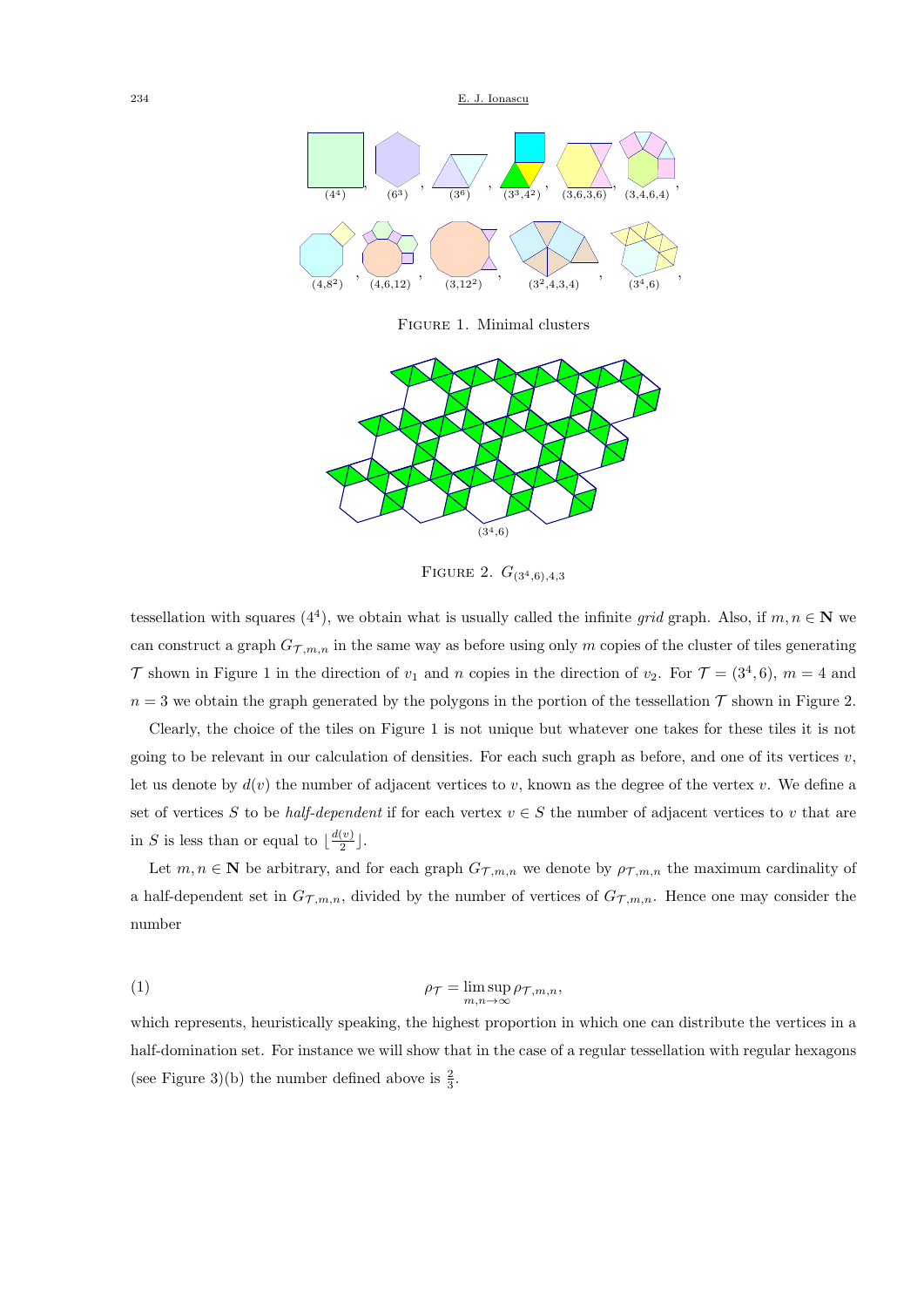

FIGURE 3. Regular tessellations with squares and regular hexagons

In the regular tessellation with squares we have shown in [7] that the number defined in (1) is also  $\frac{2}{3}$ (Figure 3(a)). In this paper we are interested in the values of  $\rho<sub>T</sub>$  for these types of tessellations.

# 2. Various techniques

First we are going to use one of main ideas in [6] and [7], and some classical linear optimization techniques.

2.1. **Integer Linear Programming Systems.** The regular tessellation (6<sup>3</sup> ) can be treated simply in the following way. We are going to work with the graph  $G_{6^3,n,n}$  obtained from translating *n*-times a prototile so that the each two neighboring tiles share an edge and then translate the whole row of n-tiles in such a way that two neighboring rows fit together to give the tessellation of a rhombic n-by-n region. We assign to each tile a variable  $x_{i,j}$  which can be 0 or 1: if a tile is part of the half-dominating set (colored blue in Figure 3b) of maximum cardinality then its variable  $x_{i,j}$  is equal to 1, and if it is not,  $x_{i,j} = 0$ . For most of the vertices of  $G_{6^3,n,n}$  the degree is 6 so each vertex in the half-dominating set, denoted by *V*, must have at most 3 other vertices adjacent to it which are in *V*. Let us denote by  $N(i, j)$  the adjacent indices to the vertex indexed with (i,j). We can write the half-domination condition as

$$
x_{i,j}^{\star} := \sum_{(k,l) \in N(i,j)} x_{k,l} \leq 3 \text{ for all (i,j) with } 1 < i, j < n, (i,j) \in V.
$$

For a vertex not in *V* we simply have no restriction on the above sum (maximum is 6). The trick is to write an inequality that encompasses both situations. In this case, we see that the following inequality accomplishes exactly that:

$$
3x_{i,j} + \sum_{(k,l) \in N(i,j)} x_{k,l} \le 6 \text{ for all } (i,j) \text{ with } 1 < i, j < n.
$$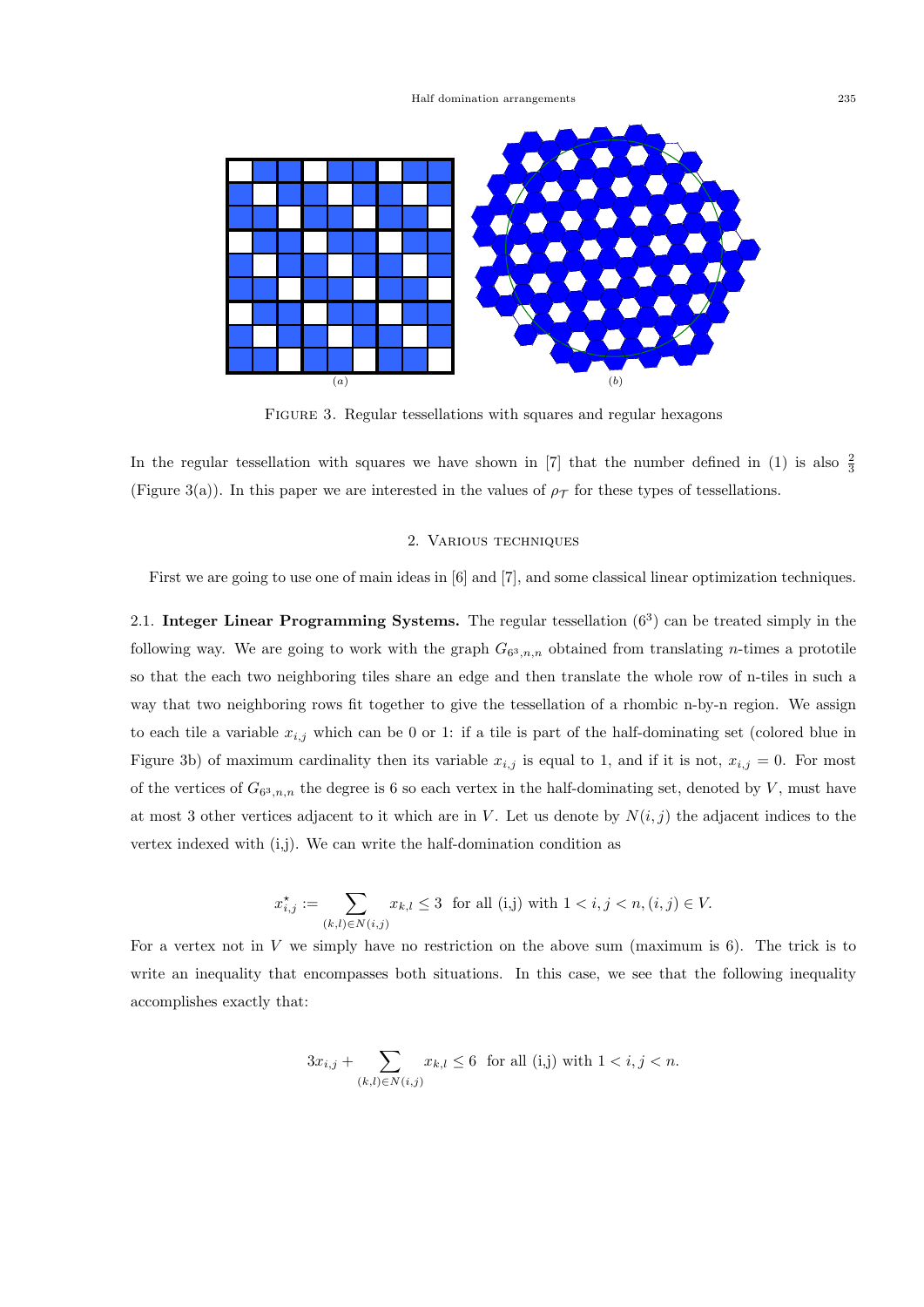#### 236 E. J. Ionascu

For the vertices on the boundary we have similar inequalities. Summing all these inequalities up, we obtain,  $3|V'| + 6|V'| + \Sigma \leq 6n^2$ , where V' are the vertices in V in the interior and  $\Sigma$  are the number of those on the boundary. Since clearly  $\lim_{n^2} \frac{\Sigma}{n^2} = 0$  we see that  $\lim_{n \to \infty} \frac{|V|}{n^2} \leq \frac{2}{3}$ . In Figure 3b, we exemplify an arrangement which accomplishes this density. Hence,  $\rho_{6^3} = \frac{2}{3}$ .

In the case of the tessellation with equilateral triangles, the inequality above changes into

$$
2x_\triangle + \sum_{\triangle' \in N(\triangle)} x_{\triangle'} \leq 3 \ \ \text{for all $\triangle s$ \ not at the boundary}.
$$

The argument above gives the inequality  $\rho_{3^6} \leq \frac{3}{5}$ . The arrangement in Figure 4 has a density which is only  $\frac{9}{16}$ . In this case it is not possible to achieve the density  $\frac{3}{5}$ .

2.2. **Toroidal type graphs.** One way to avoid to deal with the boundary tiles, is to form toroidal type graphs obtained from tessellations. We have shown in [6] that this does not affect the maximum density, in the sense that both situations tend at the limit to the same density value. Let us begin with the case  $\mathcal{T} = 3^6$ . For  $n \in \mathbb{N}$ , we take the parallelogram which gives the graph  $G_{3^6,n,n}$  and identify the opposite edges (without changing the direction). This gives rise to a similar graph which we will denote by  $T_{3^6,n}$ . This graph is regular and the equations we get can be easily described and implemented in LPSolve. Let us introduce the variables  $x_{i,j,k}, i,j \in \{0,1,2,...,n-1\}$  and  $k \in \{1,2\}$ , in the following way. The index  $(i,j)$  refers to the translation of the minimal parallelogram (Figure 1) *i* places in the horizontal direction and *j* places in the 60<sup>°</sup> direction. The index *k* corresponds to the lower  $(k = 1)$  and upper equilateral triangle within this parallelogram  $(k = 0)$ . We get a number of  $2n^2$  vertices of this regular graph. The optimization equations are simply

(2)  

$$
\begin{cases}\n2x_{i,j,1} + x_{i,j,2} + x_{u,j,2} + x_{i,v,2} \le 3, \text{ where } u \equiv i - 1 \pmod{n}, \\
v \equiv j - 1 \pmod{n}, u, v \in \{0, 1, 2, ..., n - 1\} \\
2x_{i,j,2} + x_{i,j,1} + x_{u,j,1} + x_{i,v,1} \le 3, \text{ where } w \equiv i + 1 \pmod{n}, \\
t \equiv j + 1 \pmod{n}, w, t \in \{0, 1, 2, ..., n - 1\}, i, j \in \{0, 1, 2, ..., n - 1\}.\n\end{cases}
$$

We denote by  $\rho_{3^6,n}$  the best densities for this graph. Observe that  $\rho_{3^6,n} \leq \rho_{3^6,m}$  if *n* divides *m*. Also, as proved in [6], we have  $\rho_{3^6} = \sup_n \rho_{3^6,n}$ . We have the following densities:

|   |  | ∽ |  |  |  |
|---|--|---|--|--|--|
| ບ |  | u |  |  |  |

Unfortunately, LPSolve takes too long to finish the analysis for  $n \geq 7$  (about 100 variables). In order to reduce the number of variables, and of course taking advantage of the rotational symmetry, one can try to do a different matching of the boundaries as in Figure 5. This corresponds to rotations of 180*◦* around the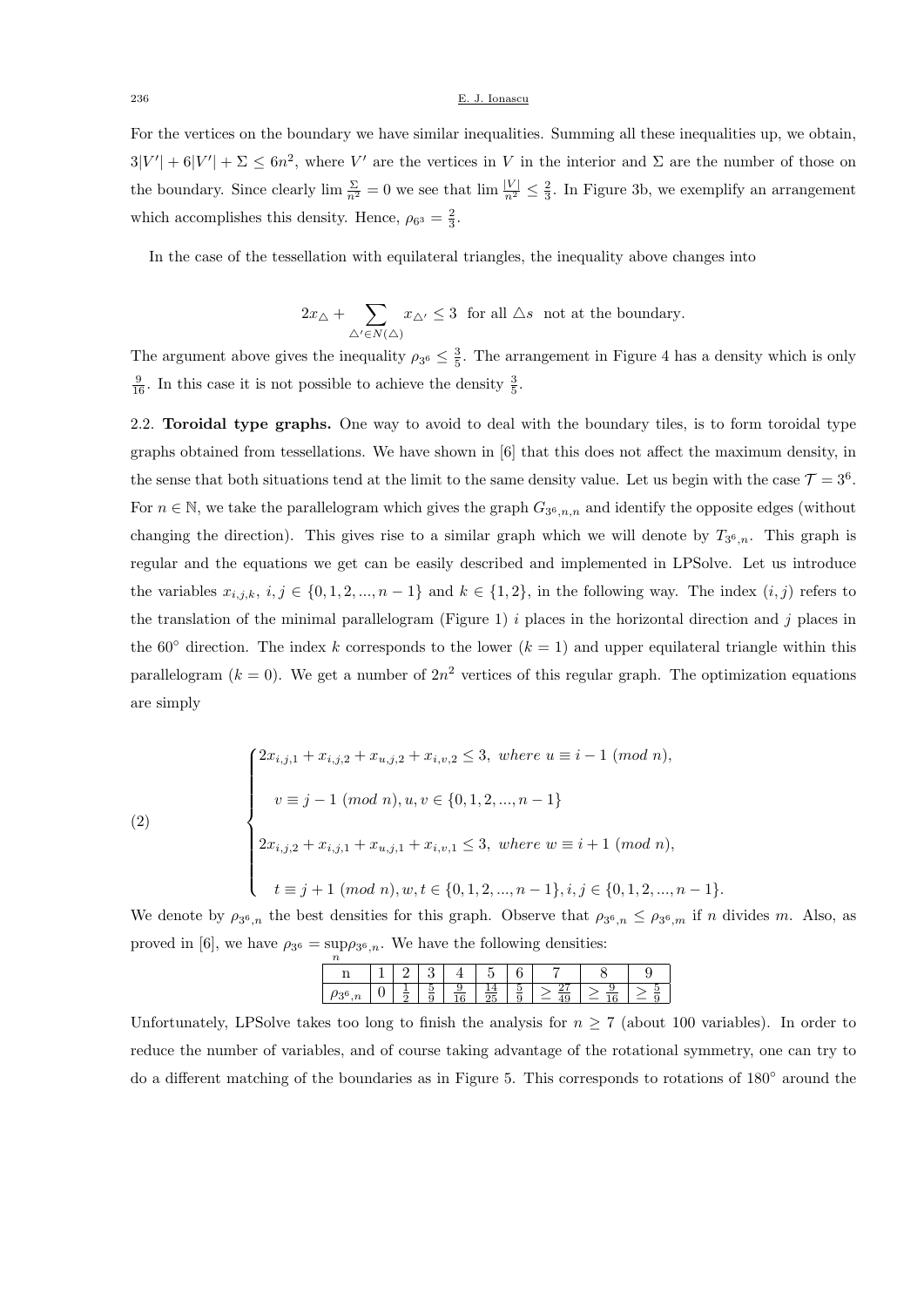

FIGURE 4. Regular tessellation with equilateral triangles

midpoints of the sides for the basic triangle of tiles *ABC*. For instance, the corner tiles are all adjacent to each other.



Figure 5. Klein type toroidal identification

The equations that we need to use, are those given by (2) and in addition

$$
x_{i,j,1} = x_{u,v,2} \text{ where } u \equiv n-1-i \pmod{n}, \text{ and } v \equiv n-1-j \pmod{n},
$$

(3)

*u*, *v* ∈ {0, 1, 2, ..., *n* − 1}, for all *i*, *j* ∈ {0, 1, 2, ..., *n* − 1}.

We will refer to the graph obtained by these identifications as  $K_{3^6,n}$ . This graph is a regular graph with  $n<sup>2</sup>$  vertices and degree 3. All the densities are the same as in the table above but LPSolve finishes in a reasonable time and the arrangement in Figure 4 satisfies this new restriction. In the case  $n = 4$  we can see that the arrangement in Figure 4 is also the best because if we could add another triangle, that would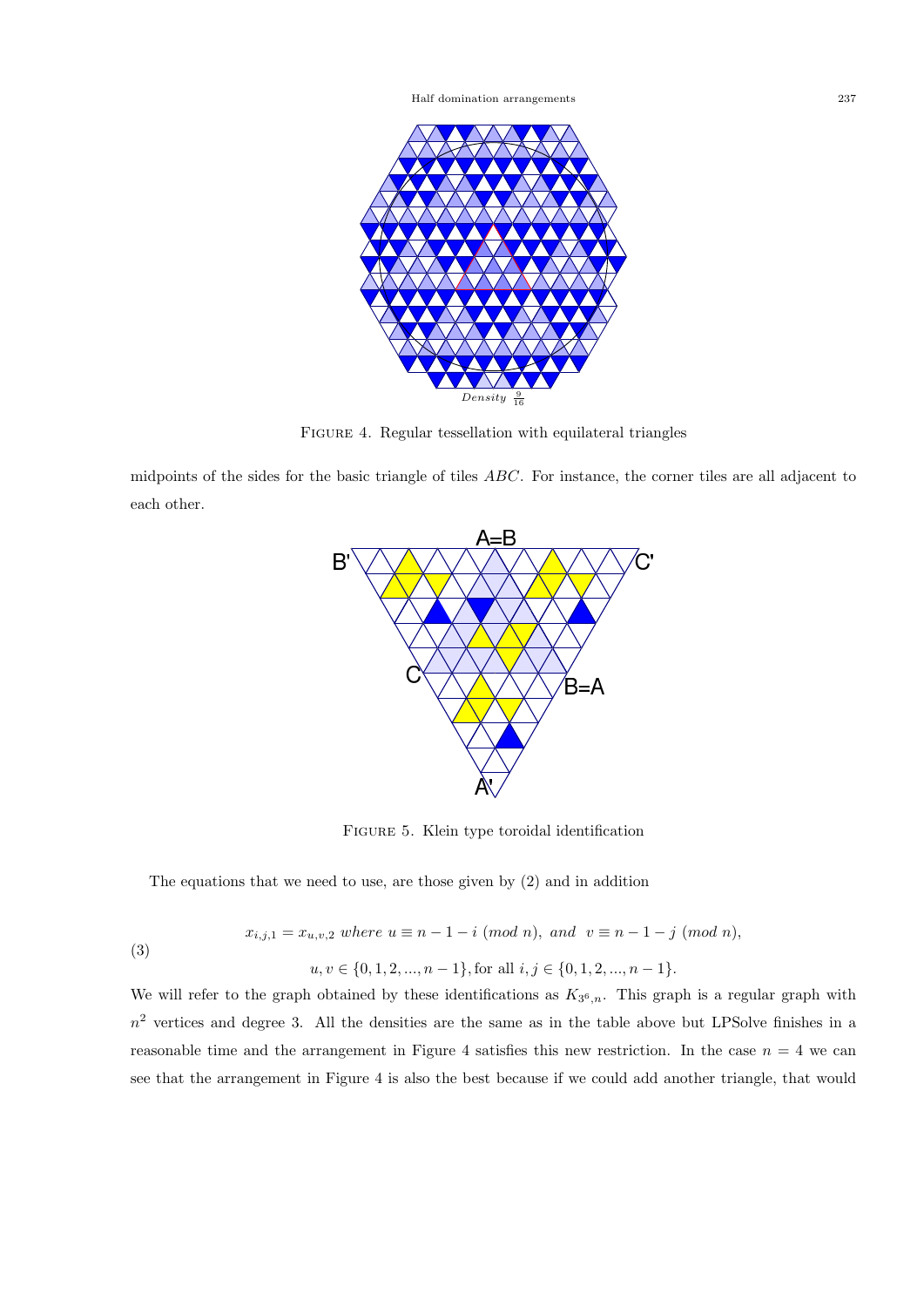#### 238 E. J. Ionascu

increase the density to  $\frac{5}{8} > \frac{3}{5}$ , which we know is not possible by the upper bound established earlier. It is important that the best density in the case  $K_{36,8}$  is the same as in the case  $K_{36,4}$ . We conjecture that the best density is given by such a matching of two toroidal graphs one having the dimension double the dimension of the other.

2.3. **Upper bounds.** For the problem above we can adopt the method of weighted objective function as described in [7]. We used the weights all equal to 1 in the interior and zero on the boundary for *K*<sup>3</sup> <sup>6</sup>*,*13. The upper bound obtained is  $\rho_{3^6} \leq \frac{70}{121} \approx 0.59375$ . This is within  $\frac{31}{1936} \approx 0.0160124$  to  $\frac{9}{16}$  which makes it plausible that  $\rho_{3^6} = \frac{9}{16}$ .

For the graph  $K_{3^6,n}$ , we may add to the system of inequalities (2) and (3) the conditions  $0 \le x_{i,j,1}, x_{i,j,2} \le$ 1 and  $\sum_{i,j}(x_{i,j,1}+x_{i,j,2})=k$ . These inequalities describe a polytope in  $n^2$  dimensions. Finding the maximum cardinality of a half dependent set is equivalent to finding the smallest *k* for which there is no lattice point in the corresponding polytope. There exists a theory which counts the number of lattice points in polytopes which was started by Eugene Ehrhart in 1960's (see [1] and [2]). The theory simplifies significantly if the polytope has integer vertices. Unfortunately our polytope has rational vertices. Theoretically, there exists a quasi-polynomial  $P(t, k)$  of degree  $n^2$  which counts the lattice points contained in the dilation of the polytope by *t*. We want the smallest  $k_n$  such that  $P(1, k_n + 1) = 0$ . Let us make the observation that  $P(1, k_n)$  should by relatively a big since the system is invariant under translations (mod *n*) and under rotations. So, one may expect  $P(1, k_n - 1) \approx 3n^2$ . There exists several programs which calculate this polynomial from the coefficients of the system of inequalities which define the polytope. One of these programs is called LattE and it written by Matthias Köppe and Jesús A. De Loera. This method remains to be implemented and investigated in a different project. Also, it seems like the number of variables that can be used in this program is also by about 100. However, we think that the method fits very well with the toroidal formulation. If the Ehrhart polynomial can be computed in dimensions *k* and 2*k*, it may give more information of how to find the best density. We will be using other methods which are discussed in the next sections.

## 3. Semi-regular tessellations

Working with the graphs generated by semi-regular tessellations is more challenging when it comes to implementing the problem into LPSolve. There are also advantages here since the systems have less symmetry and somehow this is a plus for the optimization programs to arrive faster at a maximum.

3.1. **The case**  $\mathcal{T} = (3^3, 4^2)$ . In Figure 6 (a) we see an arrangement of a half-domination set with a density of  $\frac{7}{12}$ , which is only  $\frac{1}{28}$  off of the upper bound in the next theorem.

**THEOREM** 3.1. The half-domination density for the tessellation  $\mathcal{T} = (3^3, 4^2)$  satisfies

$$
\rho_{(3^3,4^2)} \le \frac{13}{21}.
$$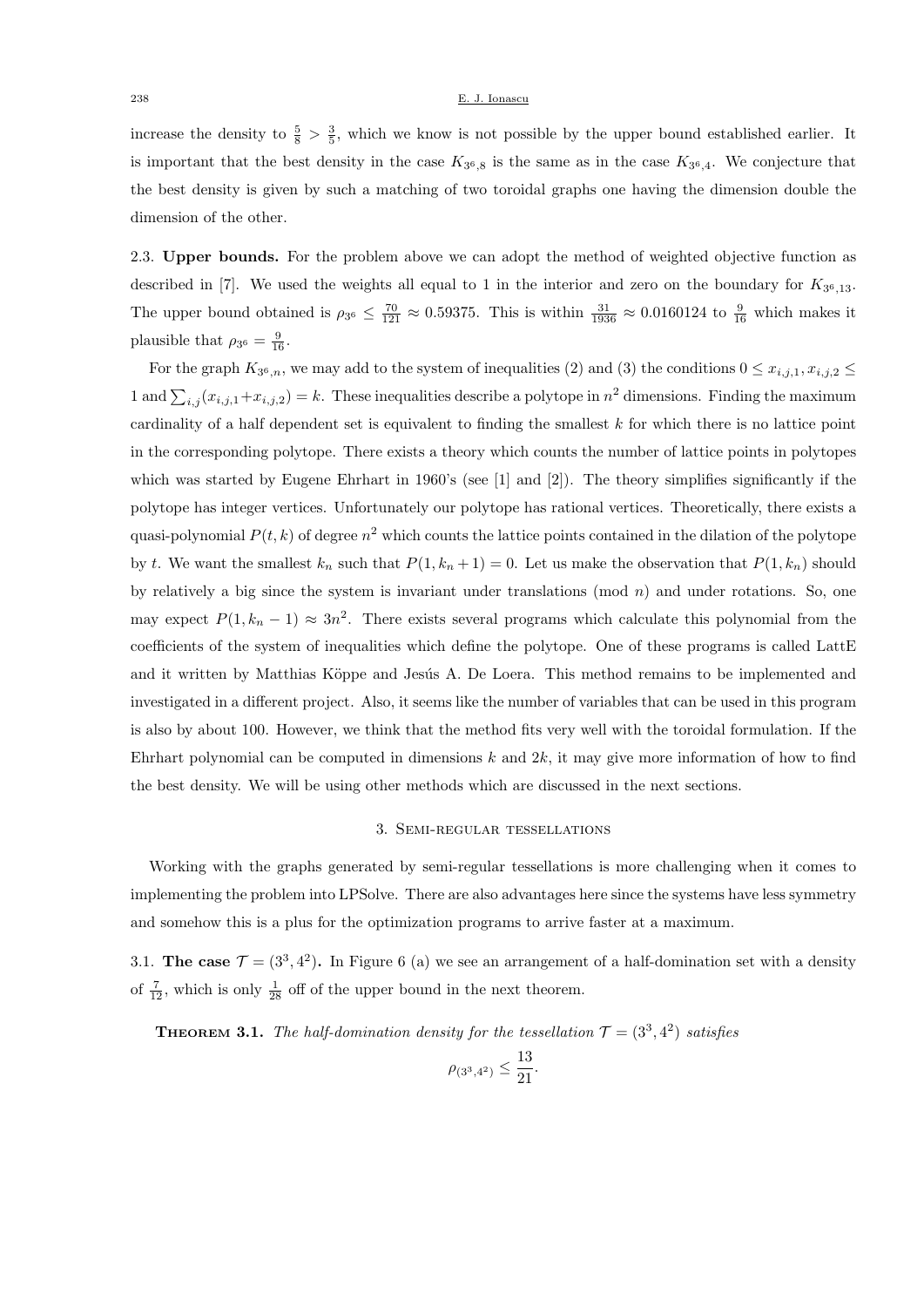Half domination arrangements 239



FIGURE 6. Some arrangements for  $\mathcal{T} = (3^3, 4^2)$ 

PROOF. Let us consider a toroidal graph induced by  $G_{\mathcal{T},m,n}$  with *m* and *n* big and a half domination set corresponding to it. We observe that there are  $\frac{3mn}{3} = mn$  squares and  $\frac{2}{3}(3mn) = 2mn$  equilateral triangles in  $G_{\mathcal{T},m,n}$ . As usual let us consider the variables  $x_v$  for each vertex  $v$  in this graph defined to be 1 or 0 as being in the domination set or not. Also, we denote by  $x_v^*$  the sum of the variables  $x_w$  corresponding to the adjacent vertices  $w$  of  $v$ . For a vertex  $v$  corresponding to a square we have (see Figure  $6$ )

$$
(4) \t\t\t 2x_v + x_v^* \le 4.
$$

We denote by *T* the sum of all  $x_v$  over all vertices corresponding to triangles and by *S* the sum of all  $x_v$ over all vertices corresponding to squares. If we sum up all equalities (4) over all the squares we get:

$$
2S+\sum_{\rm v\ for\ a\ squares}x^*_{v}\leq 4mn\ \Rightarrow\ 2S+(2S+T)\leq 4mn\ {\rm or}\ 4S+T\leq 4mn.
$$

For a vertex *v* corresponding to an arbitrary triangle we have

$$
(5) \t\t\t 2x_v + x_v^* \leq 3,
$$

which gives, as before, if summed up over all of the triangles:

$$
2T + \sum_{\text{v for a triangle}} x_{v}^{*} = 6mn \implies 2T + (2S + 2T) \le 6mn \text{ or } 2S + 4T \le 6mn.
$$

If we let  $x = \frac{S}{3mn}$  and  $y = \frac{T}{3mn}$ , we need to maximize  $x + y$  and, as we have seen above, *x* and *y* are subjected to the restrictions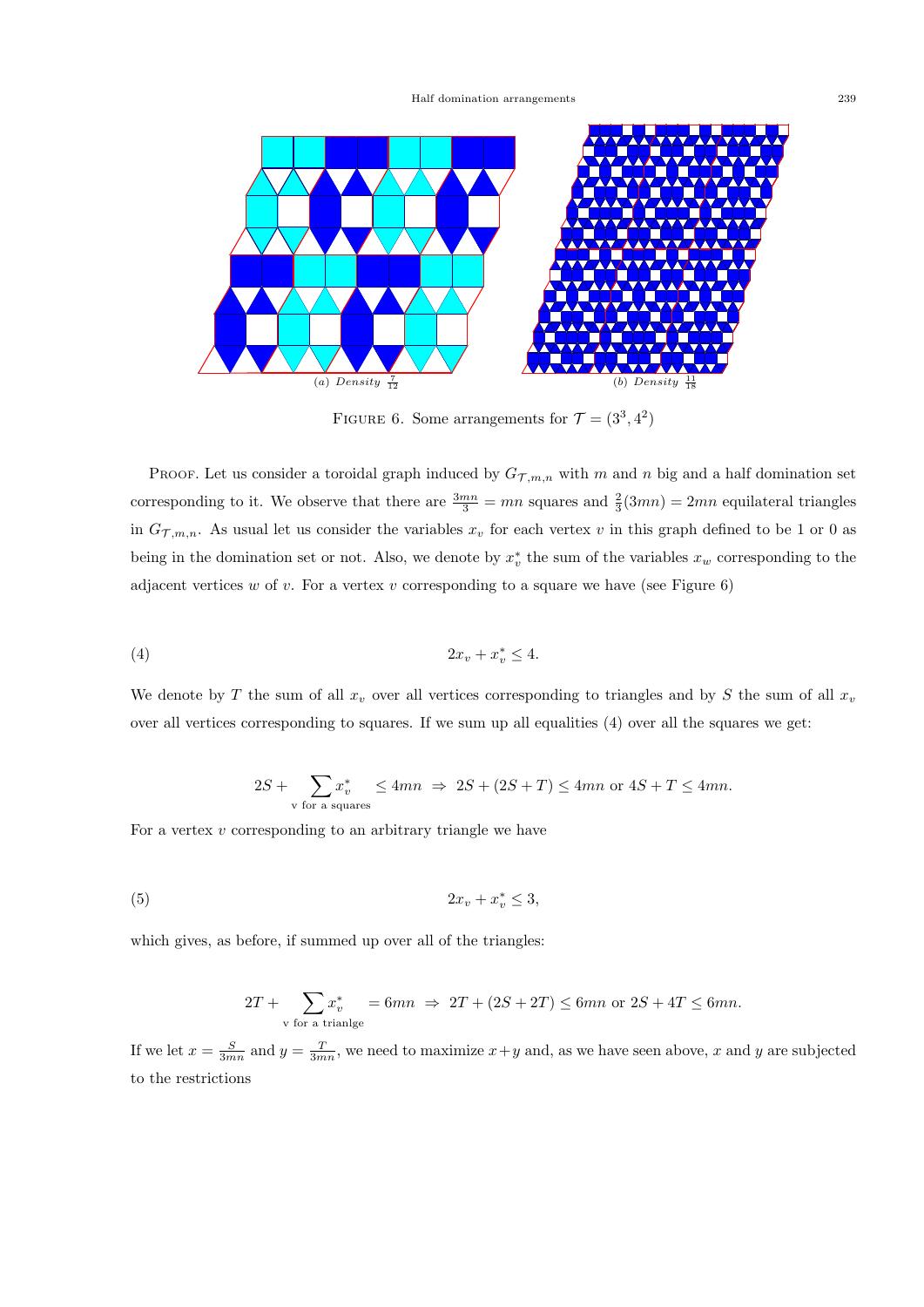$$
\begin{cases} 4x + y \leq \frac{4}{3} \\ 2x + 4y \leq 2. \end{cases}
$$



Figure 7. The two lines and the variables convention

The usual maximization technique (see Figure 7) gives that for real numbers  $x$  and  $y$ , the maximum of  $x + y$ is attained for  $x = \frac{5}{21}$  and  $y = \frac{8}{21}$  with  $x + y = \frac{13}{21}$ . This proves that

$$
\rho_{(3^3,4^2)} = \limsup_{m,n \to \infty} \frac{S(m,n) + T(m,n)}{3mn} \le \frac{13}{21}.
$$

3.2. **Toroidal examples for**  $\mathcal{T} = (3^3, 4^2)$ . The number of variables grows rapidly with  $m = n$ . For  $n = 7$ we have  $3n^2 = 147$  variables and this seems to be a good bound for what one can obtain with LPSolve. We use variables  $x_{i,j,k}$  (having values 0 or 1) with  $i = 0, 1, 2, ..., n - 1$ ,  $j = 0, 1, 2, ..., m - 1$  and  $k = 1, 2, 3$  with  $x_{i,j,1}$  for a square,  $x_{i,j,2}$  and  $x_{i,j,3}$  for the triangles in the cluster of minimal tiles as in the Figure 7. The system of inequalities can be written as follows

$$
\begin{cases} 2x_{i,j,1} + x_{i,j,2} + x_{u,j,2} + x_{v,j,1} + x_{i,t,3} \le 4, \text{ where } u \equiv i - 1 \pmod{n}, \ v \equiv i + 1 \pmod{n}, \\ w \equiv j - 1 \pmod{m}, \ t \equiv j + 1 \pmod{m}, \ u, v \in \{0, 1, 2, ..., n - 1\}, w, t \in \{0, 1, 2, ..., m - 1\} \\ 2x_{i,j,2} + x_{i,j,1} + x_{u,j,3} + x_{v,j,3} \le 3, \text{ and } 2x_{i,j,3} + x_{i,j,2} + x_{u,j,2} + x_{i,w,1} \le 3. \end{cases}
$$

The best densities we have gotten are listed next: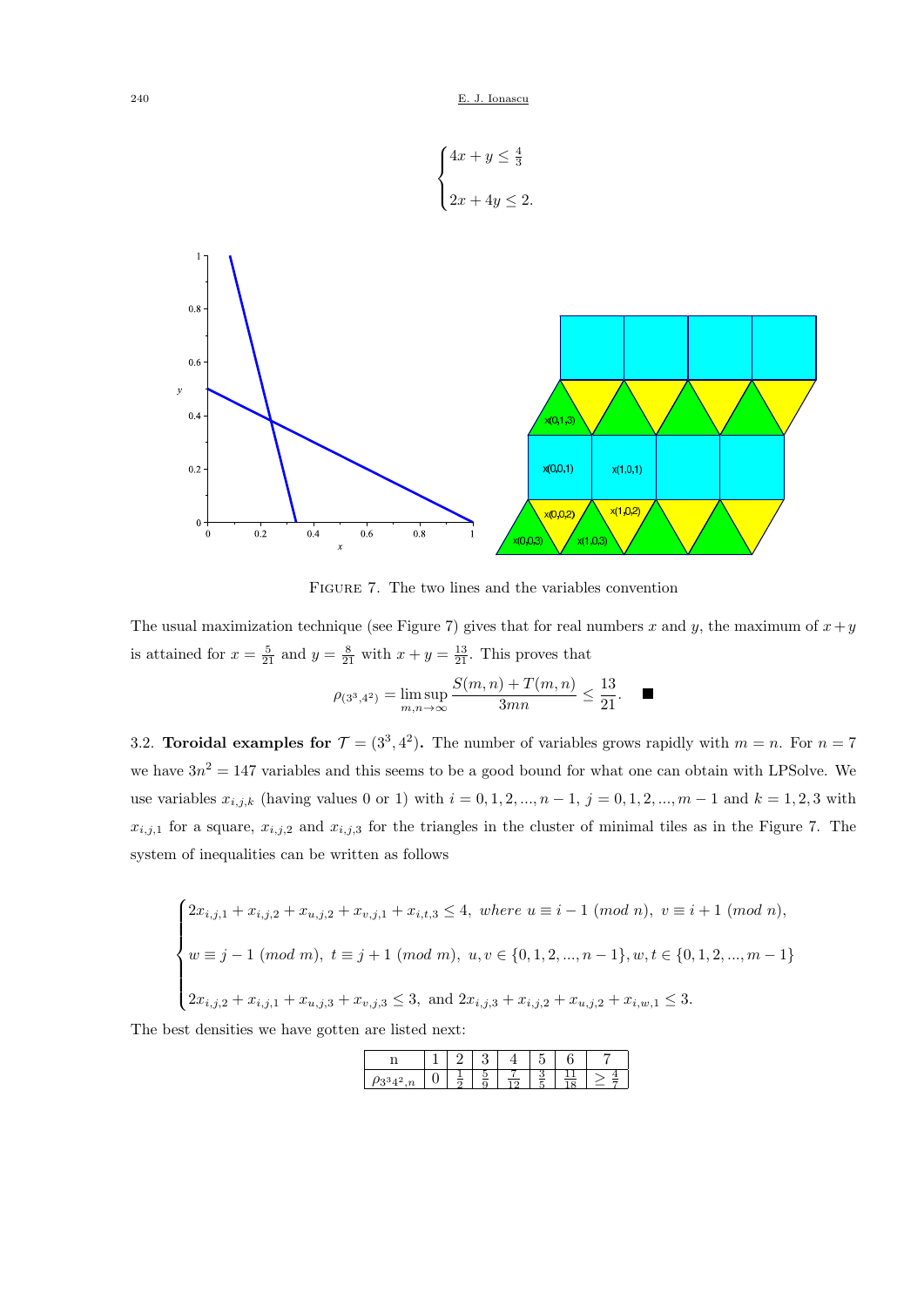Of these arrangements, the case  $m = n = 6$  (Figure 6 (b)) gives the highest density which is within  $\frac{1}{126}$  to the upper bound shown above.

The same method used before for finding upper bounds does not give a better bound as the one we have proved in Theorem 3.2. For  $m = n = 7$  we let  $x_{i,0,2} = x_{i,0,3} = 0$  and  $x_{0,j,1} = x_{0,j,2} = x_{0,j,3} = 0$  with  $i \in \{0, 1, 2, ..., n-1\}, j \in \{0, 1, 2, ..., m-1\}$  and LPSolve gives a maximum of 72. So, the upper bound is  $\frac{72}{147-(7(2)+7(3)-2)} = \frac{12}{19} > \frac{13}{21}.$ 

In [7] we have introduced the concept of deficiency function,  $\delta_{i,j,k}$ , and global deficiency  $\Delta$  of an arrangement. Let us see how this works in this situation. We define

$$
\delta_{i,j,k} = \begin{cases}\n\text{if } x_{i,j,k} = 1 \begin{cases}\nx_{i,j,1}^* - 2 \text{ if } k = 1 \\
x_{i,j,k}^* - 1 \text{ if } k = 1 \text{ or } 2, \n\end{cases} \\
\text{and} \\
\text{if } x_{i,j,k} = 0 \begin{cases}\nx_{i,j,1}^* - 4 \text{ if } k = 1 \\
x_{i,j,k}^* - 3 \text{ if } k = 1 \text{ or } 2, \n\end{cases} \\
\Delta = \frac{1}{|V|} \sum_{(i,j,k) \in V} \delta_{i,j,k}, \text{where } V \text{ is the set of vertices.}\n\end{cases}
$$

We observe that the arrangement in Figure 6 (a) has  $\Delta = \frac{-2}{12} = -\frac{1}{6}$  and the arrangement in Figure 6 (b) has  $\Delta = -\frac{1}{18}$ . We point out that the closer the global deficiency,  $\Delta$ , is to zero, the bigger the density of an arrangement is. It seems like an arrangement in which  $\Delta = 0$  is not possible.

3.3. **The case**  $\mathcal{T} = (3, 6, 3, 6)$ . In Figure 8 we see that the density in this case is at least  $\frac{2}{3}$ .



Figure 8. "Trivial" arrangement

For a vertex *v* corresponding to a hexagon we get  $3x_v + x_v^* \leq 6$ , and for *v* corresponding to a triangle we have  $2x_v + x_v^* \leq 3$ . We denote by *H* the sum of all  $x_v$  over all vertices corresponding to hexagons and by *T* the sum of all  $x<sub>v</sub>$  over all vertices corresponding to triangles. These inequalities imply

 $3H + 3T < 6mn$  and  $2T + 6H < 6mn$ .

The system in  $x = \frac{T}{3mn}$  and  $y = \frac{H}{3mn}$  becomes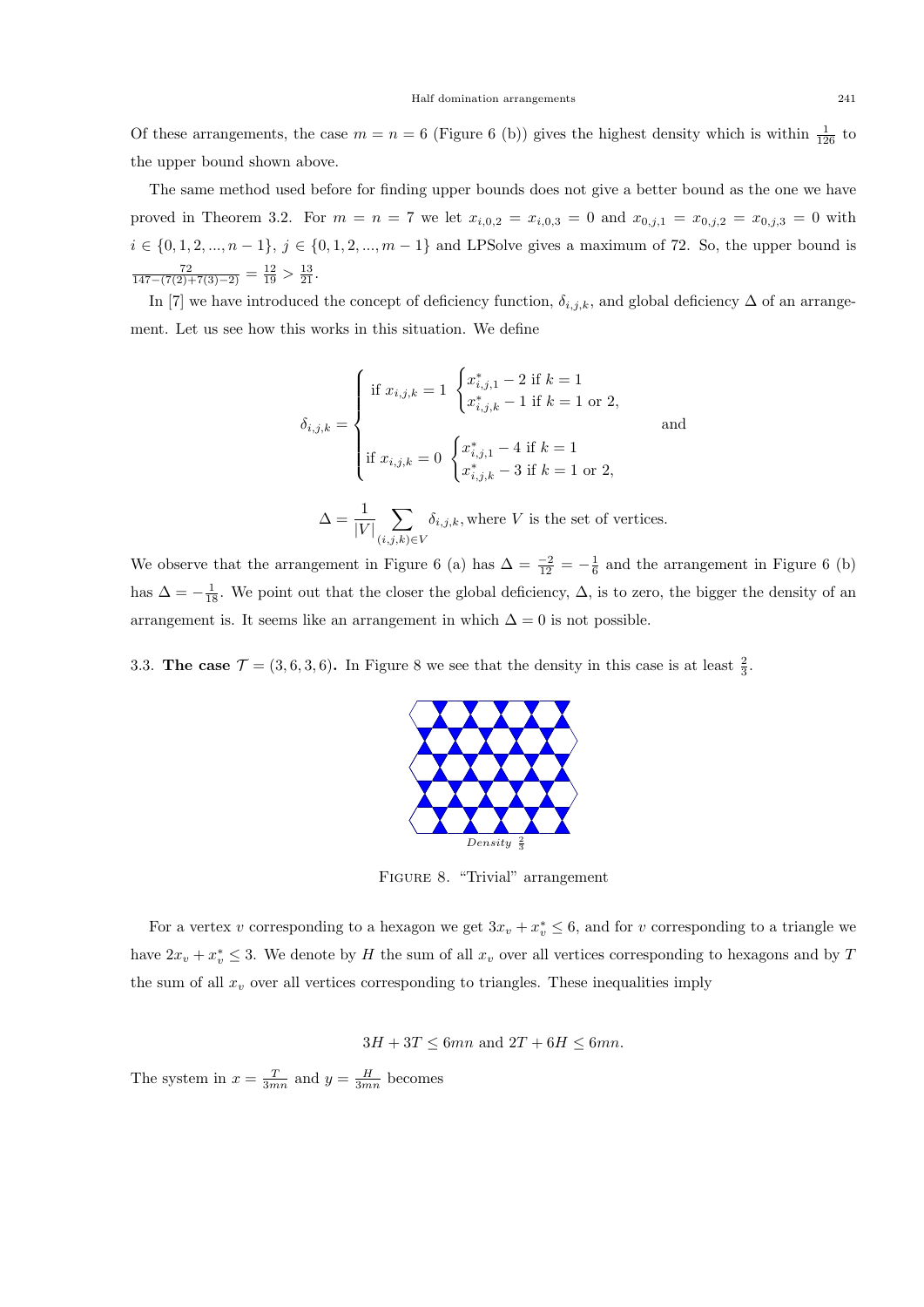$$
\begin{cases} x+y \le 2 \\ x+3y \le 3, \ x \le \frac{2}{3}, \ y \le \frac{1}{3}. \end{cases}
$$

This system does not give anything new for  $max(x+y)$ . There is no clear good upper bound for this situation but it seems like  $\frac{2}{3}$  is a good choice and one can use a reasonable short analysis to show that in a maximum configuration no hexagon can be in the domination set.

3.4. **The case**  $\mathcal{T} = (3, 4, 6, 4)$ . The system in this case becomes a little more complicated since we have three different type of tilings, but the gives an upper bound which is strictly less than  $\frac{2}{3}$ .

**THEOREM** 3.2. *The half-domination density for the tessellation*  $\mathcal{T} = (3, 4, 6, 4)$  *satisfies* 

$$
\rho_{(3,4,6,4)}\leq \frac{19}{30}.
$$

PROOF. The inequalities defining the problem are given by

 $\sqrt{ }$  $\Big\}$  $\overline{\mathcal{L}}$  $2x_v + x_v^* \leq 3$  for v corresponding to a triangle  $2x_v + x_v^* \leq 4$  for v corresponding to a square  $3x_v + x_v^* \leq 6$  for v corresponding to a hexagon.

As before we introduce  $T = \sum$  $\sum_{\text{v for triangle}} x_v, S = \sum_{\text{v for sq}}$  $\sum_{\text{v for square}} x_{v}$ , and  $H = \sum_{\text{v for her}}$  $\sum_{v \text{ for hexagon}} x_v$ . The inequalities above give

$$
\begin{cases}\n2T + 2S \le 3(2mn) \\
2S + (3T + 6H) \le 4(3mn) \\
3H + 2S \le 6mn,\n\end{cases}\n or\n\begin{cases}\n2x + 2y \le 1 \\
3x + 2y + 6z \le 2 \\
2y + 3z \le 1,\n\end{cases}
$$

where  $x = \frac{T}{6mn}$ ,  $y = \frac{S}{6mn}$  and  $z = \frac{H}{6mn}$ . The usual optimization methods give the maximum for  $x + y + z$ , under the above constrains and  $x, y, z \in [0, 1)$ , to be attained for  $x = \frac{1}{5}$ ,  $y = \frac{3}{10}$  and  $z = \frac{2}{15}$  and a value of  $\frac{19}{30}$ .  $\overline{\phantom{a}}$ 

The variables we are going to use for writing the system for LPSolve are indexed as before  $x_{i,j,k}$ , with  $i \in \{0, 1, 2, ..., n-1\}, j \in \{0, 1, 2, ..., m-1\}$  and  $k \in \{1, 2, 3, 4, 5, 6\}$  (see Figure 9). Given  $(i, j)$  as above, we let  $u, v \in \{0, 1, 2, ..., n-1\}$ , and  $w, t \in \{0, 1, 2, ..., m-1\}$  such that  $u \equiv i-1 \pmod{n}$ ,  $v \equiv i+1 \pmod{n}$ ,  $w \equiv j - 1 \pmod{m}$ , and  $t \equiv j + 1 \pmod{m}$ . Then the system can be written in the following way (see Figure 9):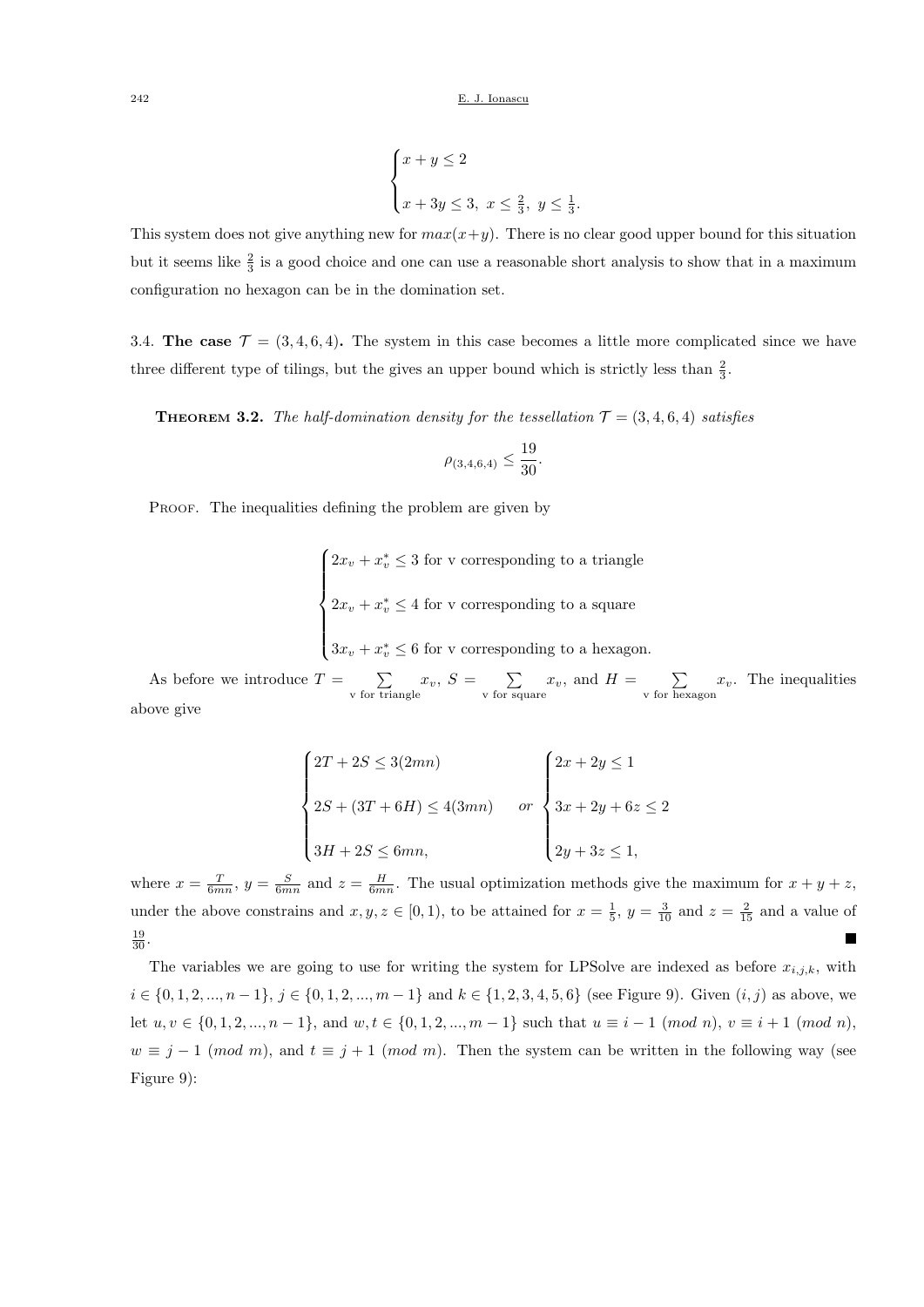

Figure 9. Variables convention

$$
(6)
$$
\n
$$
\begin{cases}\n3x_{i,j,1} + x_{i,j,2} + x_{i,j,4} + x_{i,j,6} + x_{u,j,6} + x_{i,w,4} + x_{v,w,2} \le 6 \\
2x_{i,j,3} + x_{i,j,2} + x_{u,j,4} + x_{u,t,6} \le 3, \quad 2x_{i,j,5} + x_{i,j,4} + x_{i,j,6} + x_{v,j,2} \le 3, \\
2x_{i,j,2} + x_{i,j,1} + x_{i,j,3} + x_{u,j,5} + x_{u,t,1} \le 4, \quad 2x_{i,j,4} + x_{i,j,1} + x_{i,j,3} + x_{i,j,5} + x_{v,j,1} \le 4, \text{ and} \\
2x_{i,j,6} + x_{i,j,1} + x_{i,j,5} + x_{v,j,1} + x_{v,w,3} \le 4.\n\end{cases}
$$

Contrary to what is expected LPSolve takes more time to solve these systems even under one hundred variables. The best densities we have gotten are listed next:



Figure 10. Some distributions

3.5. **The rest of the semi-regular tessellations.** We are going to include for the rest of the semi-regular tessellations only the most significant facts found but without proves. One case use the same methods to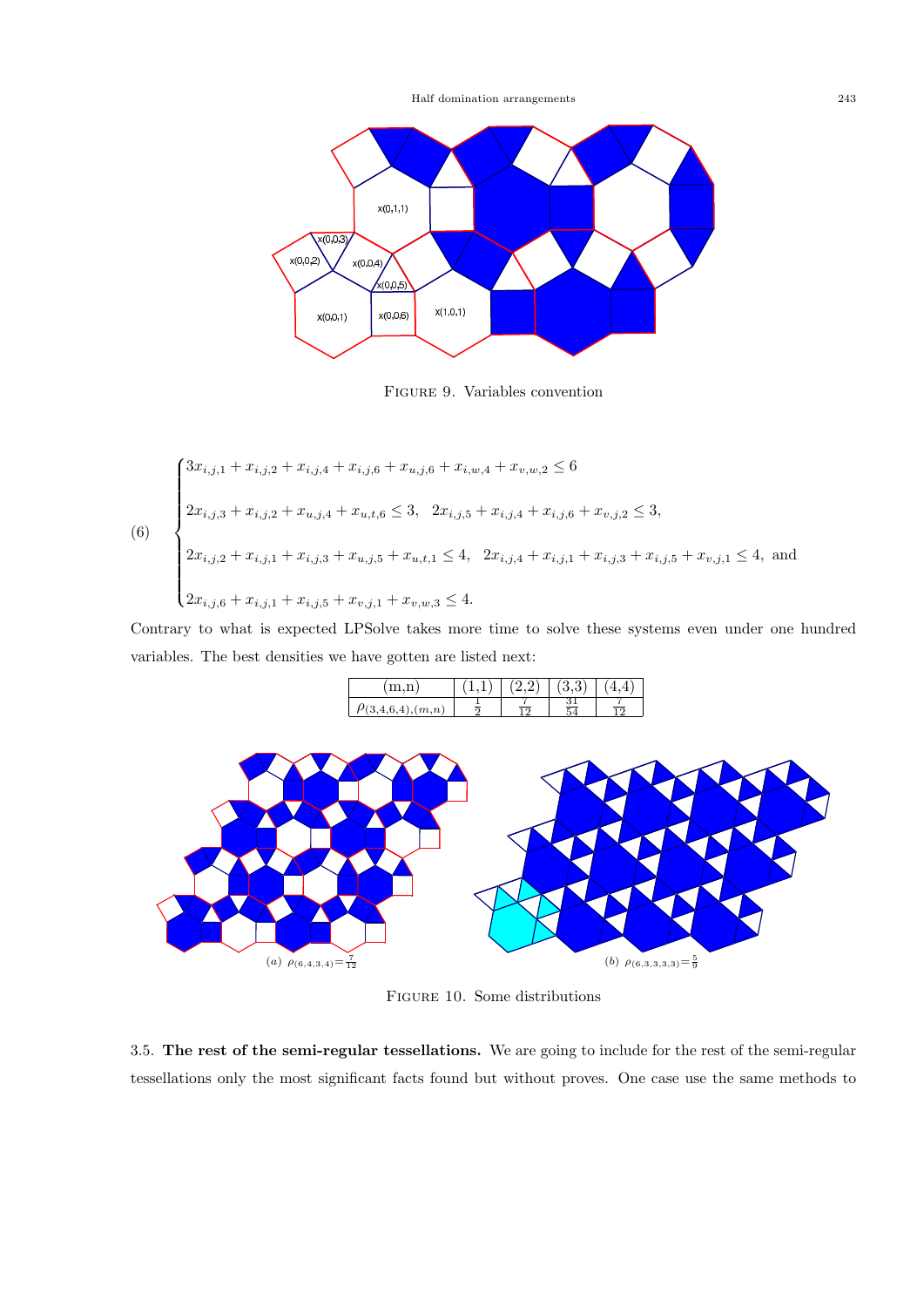check them. For the semi-regular tessellations  $(8^2, 4)$  and  $(12, 6, 4)$  the following arrangements (Figure 11(a) and (b)) gives the best densities.



Figure 11. Best arrangements

We notice that the deficiency for each of the arrangements in Figure 11(a) and (b) is equal to zero.



Figure 12. Best arrangements

For the semi-regular tessellation  $(12^2,3)$ , we have gotten the theoretical upper bound of  $\frac{7}{9}$  and one of the arrangements as in Figure  $12(a)$  which we think it is actually the sharp. In Figure  $12(b)$ , we have a sharp arrangement for tessellation  $(4, 3, 3, 4, 3)$ . Finally, for  $\mathcal{T} = (6, 3, 3, 3, 3)$  we see see an arrangement of density  $\frac{5}{9}$  in Figure 10 (b), but one can show that the best density is actually  $\frac{2}{3}$  given by the distribution shown in Figure 2.